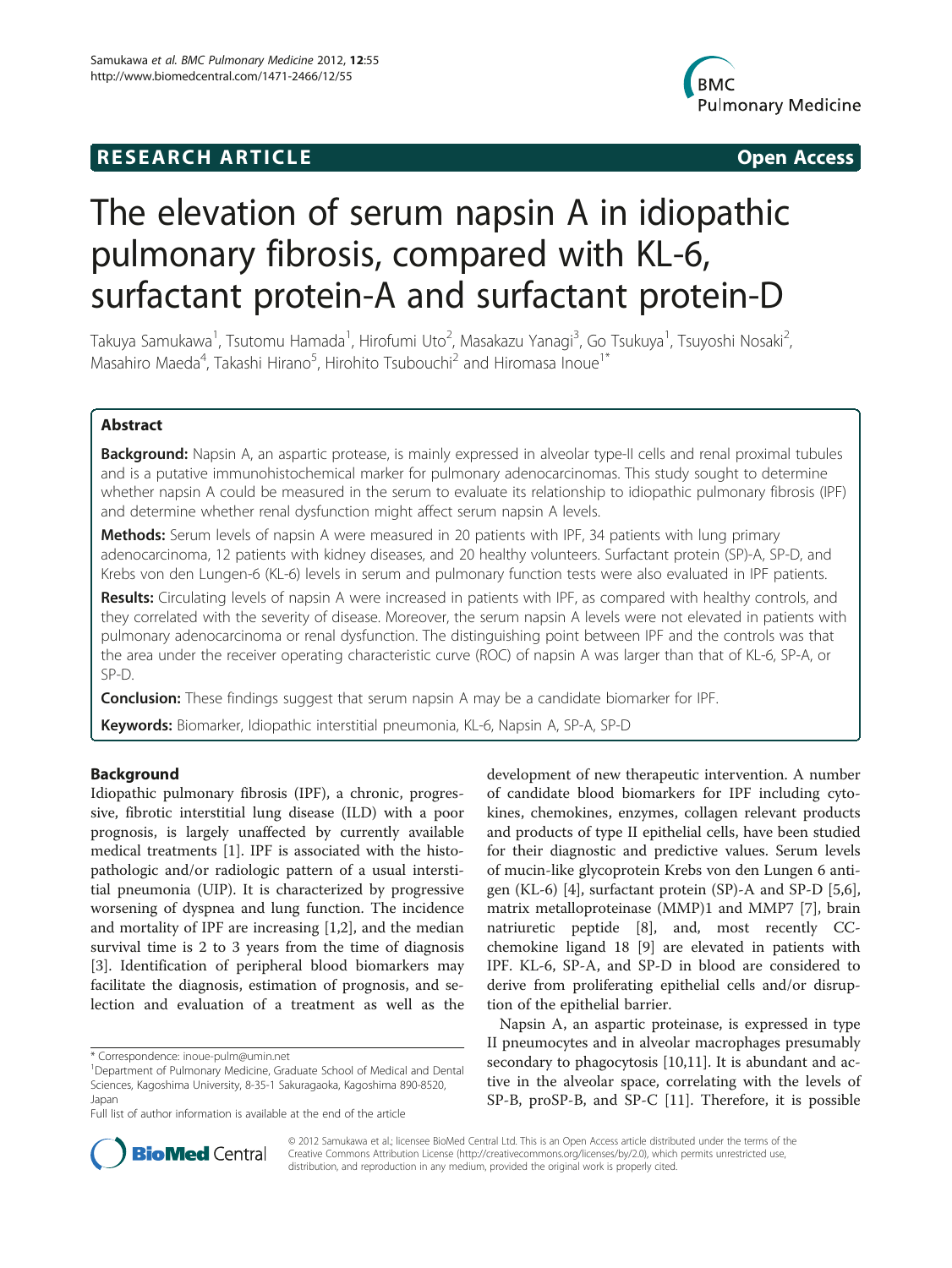that circulating napsin A may increase upon type II pneumocyte hyperplasia and/or epithelial barrier breakdown, such as IPF and acute lung injury. In addition, immunohistochemistry for napsin A marks most cases of lung adenocarcinomas and is negative in most squamous cell carcinomas and adenocarcinomas of other organs [\[12,13\]](#page-6-0). Its local expression is reported to be useful both for classifying primary lung tumors as adenocarcinoma and for identifying lung origin in the setting of a metastatic adenocarcinoma [[12](#page-6-0),[13](#page-6-0)].

We hypothesized that serum napsin A levels would be increased in patients with IPF and would correlate with severity of disease [[14,15\]](#page-6-0). To test this hypothesis, we quantitated levels of circulating napsin A in patients with IPF, primary pulmonary adenocarcinomas, and controls, after that we analyzed the correlations between the serum levels of napsin A and those of KL-6, SP-A, SP-D respectively, and lung function as measured by percentpredicted forced vital capacity (FVC) in IPF patients. Furthermore, napsin A is also expressed in the proximal convoluted tubules of the kidney [\[10](#page-6-0)], and we measured serum napsin A levels in patients with kidney disease to determine whether renal dysfunction might affect serum Napsin A levels.

# Methods

# Study subjects

We evaluated 40 ILD patients according to a flowchart, Diagnostic Process in diffuse pulmonary lung diseases (DPLD) (2002) [\[16\]](#page-6-0). Of these 40 patients, 10 patients were excluded due to collagen vascular disease. Of the remaining 30 patients, who were regarded as having idiopathic interstitial pneumonia (IIP), 17 patients were diagnosed with IPF based on history, physical examination, pulmonary function tests, arterial blood gas analysis, and high-resolution computed tomography of the chest. The other 13 patients underwent biopsy. Of these 13 patients, three had UIP and ten had non-UIP; of the non-UIP patients, eight had nonspecific interstitial pneumonia and two had cryptogenic organizing pneumonia. The three UIP patients were clinically consistent with a diagnosis of IPF. Consequently,  $20(17+3)$  patients met the consensus definition of IPF in accordance with Diagnostic Process in DPLD. The biopsy rates were 43% (13/30) for IIP patients and 15% (3/20) for the 20 patients in whom IPF were suspected. Serum samples were collected from 20 patients with IPF (18 males and 2 females, mean age,  $72.4 \pm 5.3$  yr), 34 patients with primary lung adenocarcinoma without ILD (18 males and 16 females, mean age,  $68.9 \pm 9.4$  yr), 12 patients with kidney disease (4 males and 8 females, mean age,  $44.3 \pm 18.2$  yr), and 20 control subjects (10 males and 10 females, mean age,  $60.0 \pm 4.6$  yr). Pulmonary function was measured by spirometry, and the mean percent-predicted FVC of IPF

patients was  $74.0 \pm 15.7$ %. In 16 of 20 IPF patients, spirometry and measurement of serum napsin A were performed at the same time points. All patients in the lung cancer group underwent surgery, allowing determination on histological features and surgical TNM criteria. The patients with primary lung adenocarcinoma included thirteen with stage IA disease, three with stage IB, seven with stage IIA, seven with stage IIIA, three with stage IIIB, and one with stage IV. Preoperative serum samples were collected from patients with lung cancer. Patients with kidney disease included four with lupus nephritis, three with IgA nephropathy, two with anti-neutrophil cytoplasmic autoantibody (ANCA)-associated nephropathy, one with diabetic nephropathy, one with amyloid nephropathy, and one with interstitial nephritis in Sjogren syndrome. The mean serum creatinine level in all patients with kidney disease was  $2.1 \pm 1.4$  mg/dl. The 20 control subjects were healthy volunteers with no evidence of comorbidity. This study was approved by the ethics committee of the Kagoshima University Graduate School of Medical and Dental Sciences (Number 21–48), and informed, written consent was obtained from patients.

## Measurements of napsin A, KL-6, SP-D, and SP-A

Serum samples collected from all groups prior to the 2011 release of guidelines, and all samples were stored at – 80° C until use. Subsequent analysis was blinded to clinical status. Levels of napsin A in sera were quantified by sandwich-type enzyme-linked immunosorbent assay, using commercially available ELISA kit (Human Napsin A Assay Kit-IBL, Japan). Serum samples with napsin A levels exceeding the top value of standard curve for the kits value were diluted and reassayed. Serum KL-6, SP-D, and SP-A were measured using commercially available ELISA kits (Eitest KL-6 kit, Sanko Junyaku, Tokyo, Japan; SP-D kit, YAMASA EIA, Yamasa, Japan; SP-A test Kokusai-F kit, International Reagents Corporation, Japan) [\[17-19\]](#page-6-0).

## Statistical analysis

Data are expressed as means ± standard deviations. Differences in serum levels of each marker between subject groups were analyzed by ANOVA with Scheffe post hoc test or by the Student's t-test. Serum levels of napsin A, KL-6, SP-A, and SP-D were further analyzed using a ROC curve to determine the appropriate cut-off level resulting in optimal diagnostic accuracy. Correlation was performed using Spearman's rank order correlation. Significance was defined as  $p < 0.05$ .

# Results

# Serum napsin A was elevated in IPF but not in adenocarcinoma or kidney disease

No significant difference was found between in age between IPF and lung cancer patients. There were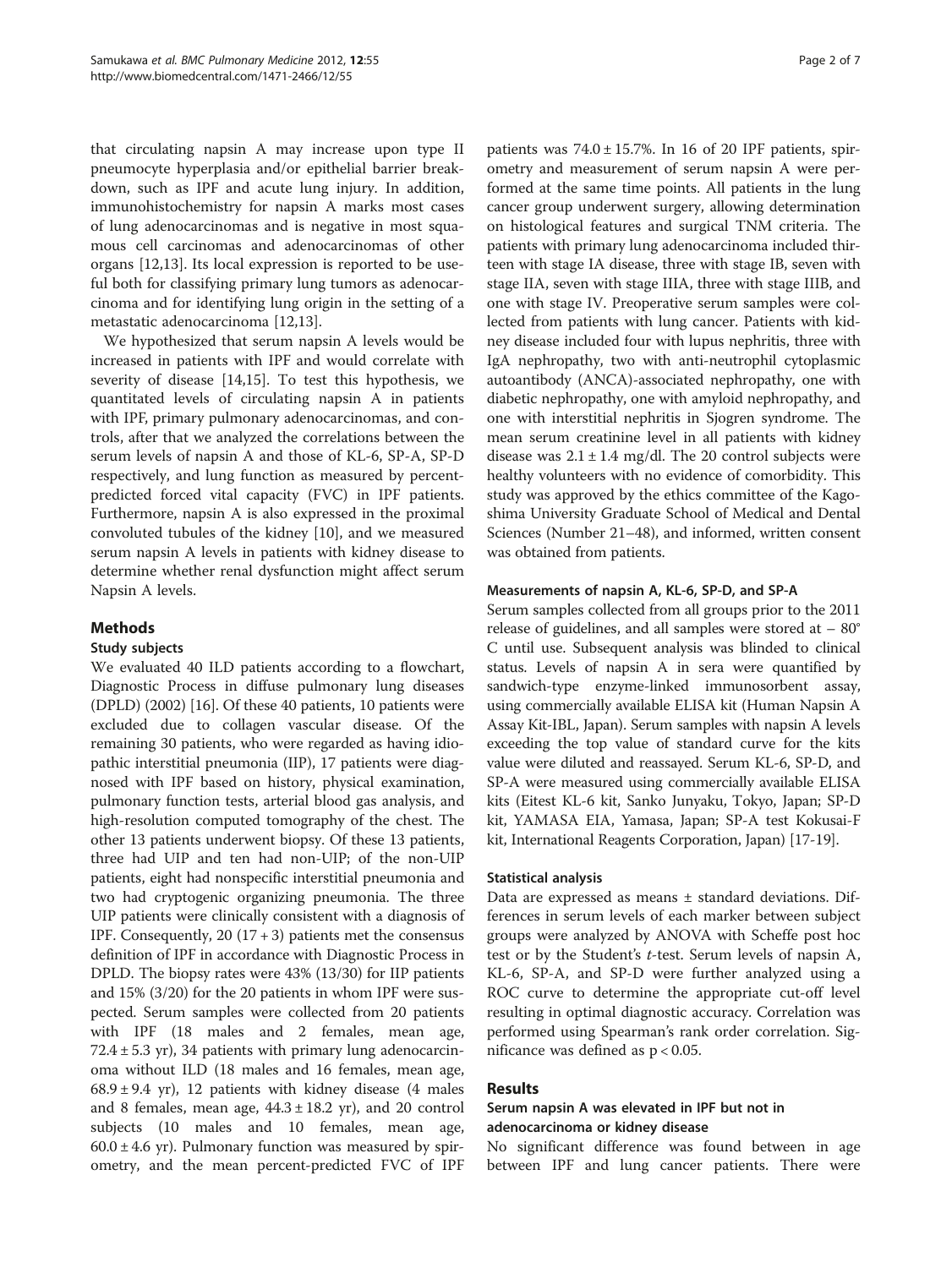<span id="page-2-0"></span>significant differences in age between control subjects and IPF patients and between control subjects and lung cancer patients, and in gender among the groups. However, no correlation was found between serum napsin A level and age, or gender in control subjects.

Serum Napsin A, KL-6, SP-D, and SP-A levels (Figure 1) were significantly higher in IPF patients than in control subjects and in lung cancer patients. Serum napsin A, KL-6, and SP-A levels were also significantly higher in IPF patients than in patients with lung cancer. The diagnostic values for serum napsin A, KL-6, SP-A, and SP-D for IPF vs control subjects were evaluated from the ROC curves (Figure 2). The areas under the ROC curves for IPF patients in comparison with control subjects were 0.988 for napsin A, 0.938 for KL-6, 0.931 for SP-A, and 0.940 for SP-D, with serum napsin A levels showing the greatest area, however, there were no significant differences in AUC values between serum napsin A and the other markers. The diagnostic cut-off levels using ROC curves were set at 78.5 ng/ml for Napsin A, 555.0 ml/UL for KL-6, 42.8 ng/ml for SP-A and 131.0 ng/ml for SP-D. For the diagnosis of IPF, the diagnostic accuracy of each marker determined from these cut-off levels were, 95.0% for napsin A, 85.0% for KL-6, 85.0% for SP-A, and 92.5% for SP-D. All these serum aids returned low false-positive rates in the diagnosis of IPF when compared with control subjects: 0% (0/20) for



napsin A and SP-D, 5% (1/20) for KL-6, and 15% (3/20) for SP-A. SP-A showed the highest false positive rates in the diagnosis IPF vs control; false-positive rates for SP-A in lung cancer patients were unacceptably high at 35.3%

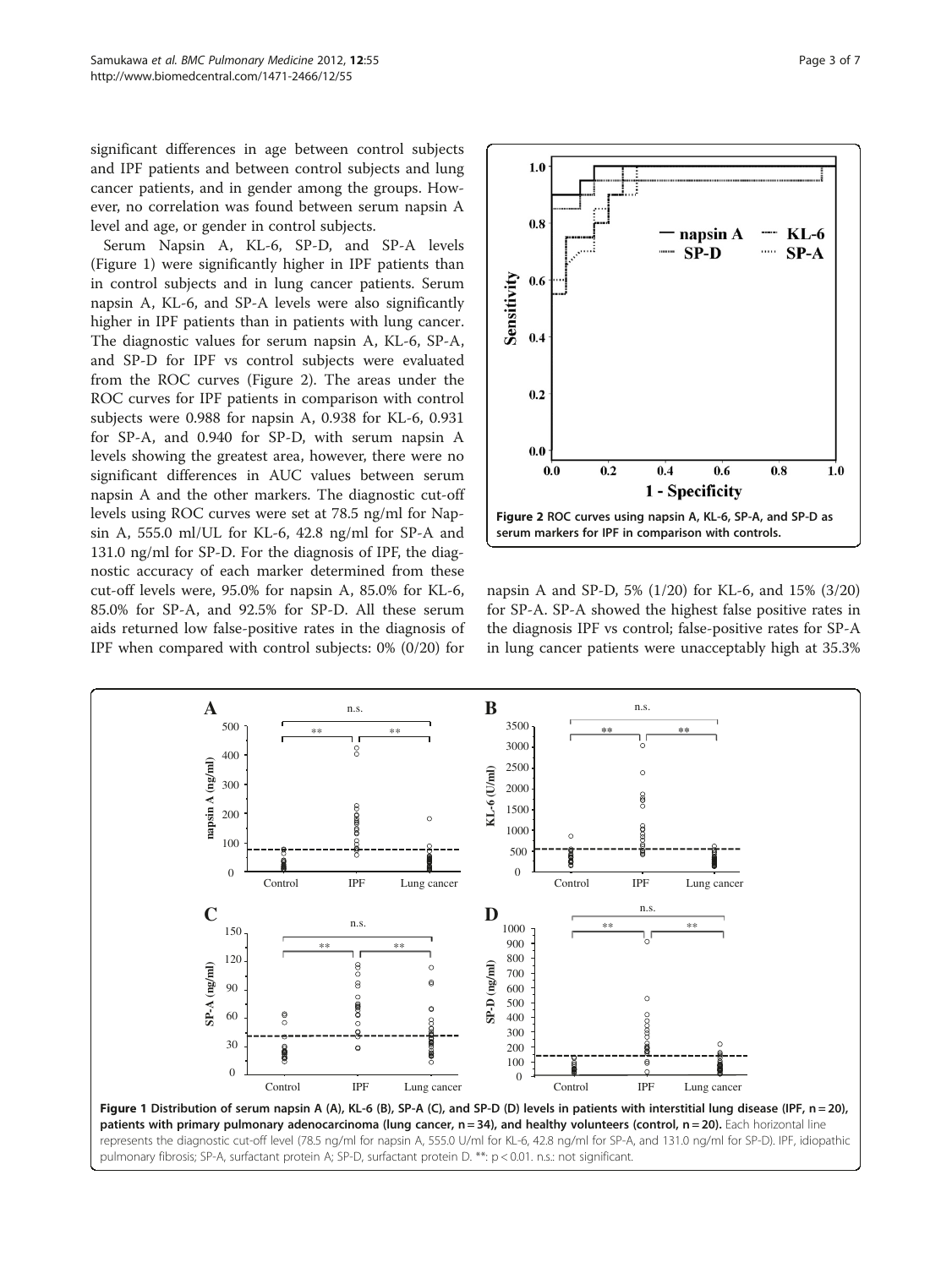(12/34). False-positive rates for other markers in patients with lung cancer were 5.8%  $(2/34)$  for napsin A, 2.9%  $(1/$ 34) for KL-6 and 8.8% (3/34) for SP-D.

The diagnostic values of serum napsin A, KL-6, SP-A, and SP-D as specific markers to distinguish IPF from lung cancer were determined from the ROC curves (Figure 3). AUC values were 0.974 for napsin A, 0.975 for KL-6, 0.810 for SP-A, and 0.922 for SP-D. Napsin A and KL-6 were of greater use than SP-A and SP-D as serum markers to discriminate IPF from primary lung adenocarcinoma. As tumor markers for lung adenocarcinoma, these showed no significant difference in lung cancer vs control subjects (Figure [1\)](#page-2-0). The cut-off levels for napsin A and AUC obtained from the ROC curve were 78.5 and 0.988 for IPF vs control and 76.4 and 0.974 for IPF vs lung cancer. None of the patients with kidney disease showed significant elevation of serum napsin A level in a comparison with the control subjects (Figure 4).

# Serum napsin A levels correlate with those of KL-6, SP-A, and SP-D in patients with IPF

In patients with IPF, there were significant correlations between the serum napsin A levels and those of KL-6, SP-A, and SP-D (Figure [5](#page-4-0)). The correlation between napsin A levels and KL-6 levels  $(r = 0.611, p < 0.01)$ , SP-A levels  $(r = 0.760, p < 0.01)$ , SP-D levels  $(r = 0.730,$ p < 0.01) respectively. The serum napsin A levels in patients with IPF were more strongly correlated with SP-A and SP-D levels than with KL-6 levels.



#### Napsin A levels correlate with IPF severity

To determine whether napsin A levels correlate with disease severity, we compared pulmonary function measurements with serum concentrations of napsin A in IPF patients. There was moderate inverse correlation between the napsin A level and lung function as measured by percent-predicted FVC (Spearman  $r = -0.53$ ,  $p < 0.05$ ) (Figure [6](#page-4-0)). We did not find any statistically significant correlation between the napsin A levels and forced expiratory volume in one second  $(FEV_1)$  values (data not shown).

#### **Discussion**

In the present study we demonstrated that circulating levels of napsin A are increased in patients with IPF, as compared with healthy controls, and correlate with those of KL-6, SP-A, SP-D, and the severity of disease. In addition, the serum napsin A levels were not elevated in patients with pulmonary adenocarcinoma without ILD or in kidney disease. These findings suggest that serum napsin A may be a candidate biomarker for IPF.

Our findings demonstrating elevated serum levels of KL-6, SP-A, and SP-D in IPF are consistent with those reported previously [[4](#page-5-0)-[6\]](#page-5-0), as well as the cut-off levels in this study for KL-6, SP-A and SP-D were similar to those in previous reports [[17-19\]](#page-6-0). Compared to these serum markers, napsin A showed the largest AUC for distinguishing IPF from controls. A comparison of KL-6, SP-A, and SP-D for the diagnostic values in patients with ILD including IPF previously demonstrated that KL-6 was superior to other markers [[6\]](#page-5-0), and the findings of present study for IPF regarding the order of the AUC values obtained from ROC curves is the same as that study [\[6](#page-5-0)], in which KL-6 preceded SP-A and SP-D. In

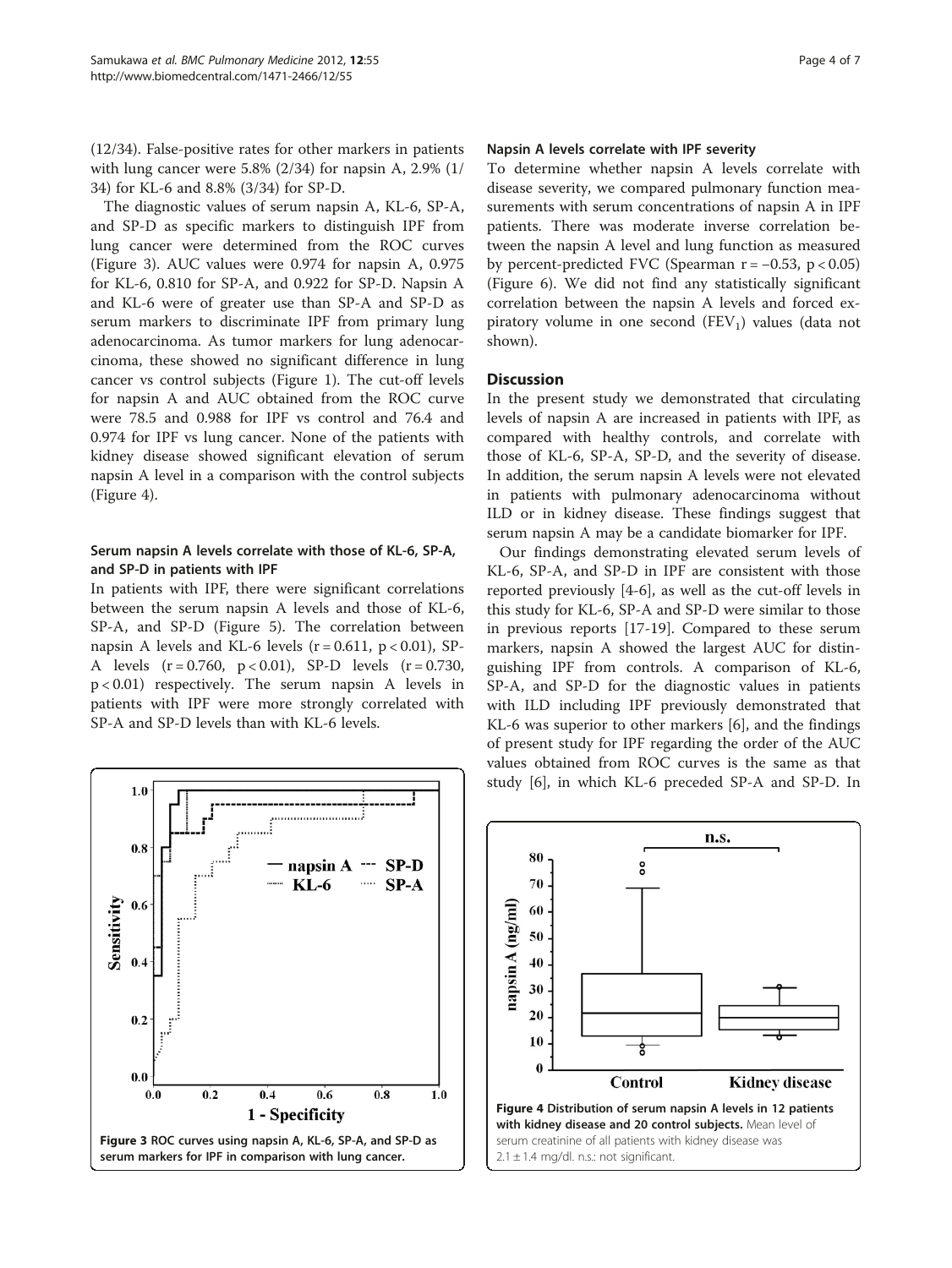<span id="page-4-0"></span>

our findings, serum napsin A levels showed greater diagnostic accuracy for distinguishing IPF from controls.

The mechanism by which the circulating levels of napsin A are elevated in IPF is not known. It is probably due to a combination of a loss of integrity of the



epithelial barrier caused by lung injury and an increased mass of type II cells due to hyperplasia as SP-A and SP-D [[20\]](#page-6-0). The molecular weights of SP-A and SP-D are 26–38 kDa and 43 kDa, respectively [[20-22\]](#page-6-0); that of napsin A is approximately 38 kDa [[12](#page-6-0)], while that of KL-6 is estimated to be greater than 200 kD [\[20,23\]](#page-6-0). Serum KL-6 possibly requires cleavage by a proteinase to liberate its extracellular domain in order to leak into the bloodstream [[20](#page-6-0),[24](#page-6-0)]. These differences may account for differences in the detected levels of these markers in IPF.

Serum napsin A levels were correlated with serum KL-6, SP-A, and SP-D in patients with IPF. Moreover, we found that napsin A levels were more strongly correlated with SP-A, and SP-D levels than with KL-6 levels, and this is supported by previous findings that napsin A is protease that relates to maturation of SP-B and SP-C [[11\]](#page-6-0). Consequently, napsin A is also a useful type II pneumocytes marker, as it the case with existing biomarker for IPF: KL-6, SP-A, and SP-D. The serum markers for IPF are similar to those for type II pneumocytes; it is possible that these biomarkers reflect type II pneumocyte activity.

A concern regarding serum biomarkers is that elevated levels of some markers can be found in IPF as well as in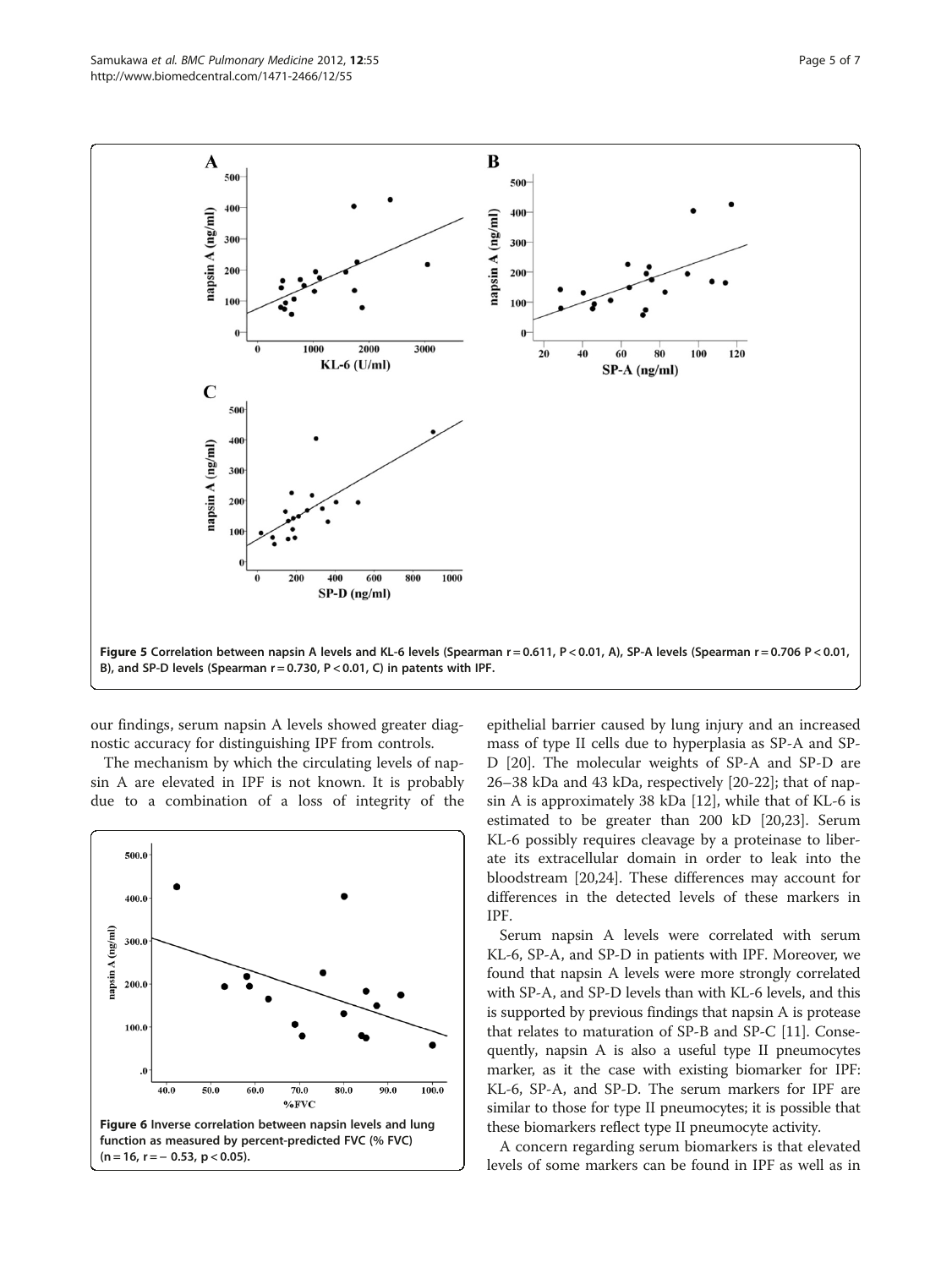<span id="page-5-0"></span>malignancies, while these diseases may coincide. Serum levels of KL-6 or VEGF were reported to be increased in patients with IPF but also in lung cancer patients [[25,26\]](#page-6-0). The production of SP-A and SP-D by lung adenocarcinoma cells obtained from malignant pleural effusions has also been previously reported [[27\]](#page-6-0). In lung tumors, the sensitivity and specificity of napsin A immunostaining are high for identifying adenocarcinomas [[12,13,28-30\]](#page-6-0). We compared the serum levels of napsin A, KL-6, SP-A, and SP-D in patients with IPF and primary pulmonary adenocarcinomas. The ROC curves demonstrated that napsin A, KL-6 and SP-D were superior to SP-A as serum markers distinguishing IPF from adenocarcinomas. The limitation in falsely positive cases with lung cancer may be able to be corrected by using in combination.

In addition to type II pneumocytes, napsin A is expressed in the epithelium of the proximal and convoluted tubules of the kidney [[31\]](#page-6-0). In this study, none of the subjects with IPF, lung cancer, or controls exhibited any signs of renal dysfunction or renal cell carcinoma. Serum napsin A levels of patients with kidney disease indicated no elevation compared with those of control subjects. Therefore, it is unlikely that our data were influenced by kidney disease.

There were some limitations in this study. The study was retrospective and included only limited numbers of patients. The role of napsin A in the pathogenesis of lung disease is unknown, and it is possible that several other diseases including other types of ILD and pneumonia can cause an increase in serum napsin A levels. Therefore, a large cohort study will be required to confirm our results. We will also need to clarify the relationship of these markers to the histological patterns of ILD.

# Conclusions

We have shown that napsin A is found in increased quantities in the circulation of patients with IPF, in whom the levels correlate with those of KL-6, SP-A, SP-D, and lung function. Napsin A is superior to KL-6, SP-A and SP-D for distinguishing IPF from controls. Although these findings do not allow us to determine whether napsin A is useful for predicting the outcome in IPF yet, they support the hypothesis that napsin A is a candidate biomarker for diagnosing the presence of disease in an individual.

#### Abbreviations

IPF: Idiopathic pulmonary fibrosis; SP-A: Surfactant protein A; SP-D: Surfactant protein D; ROC: Receiver operating characteristic curve; FVC: Forced vital capacity; FEV<sub>1</sub>: Forced expiratory volume in 1 second.

#### Competing interests

All authors except for Masahiro Maeda have no potential conflicts of interest exist with any companies/organizations. Masahiro Maeda is an employee of Immuno-Biological Laboratories.

#### Authors' contributions

TS: contributed to the planning, data collection, data analysis, and writing of the manuscript. TH: contributed to data collection, data analysis, and writing of the manuscript. HU: contributed to data analysis, and writing of the manuscript. MY: contributed to data collection, data analysis, and writing of the manuscript. GT: contributed to data collection, data analysis, and writing of the manuscript. TN: contributed to data collection, data analysis, and writing of the manuscript. MM: contributed to data analysis, and writing of the manuscript. TH: contributed to data analysis, and writing of the manuscript. HT: contributed to data analysis, and writing of the manuscript. HI: contributed to the planning, data collection, data analysis, and writing of the manuscript. All authors read and approved the final manuscript.

#### Acknowledgements

This work was partially supported by a Grant-in-Aid for Scientific Research from Japan Society for the Promotion of Science (JSPS), a Grant-in-Aid for Challenging Exploratory Research from JSPS, and a Grant-in-Aid for Scientific Research on Innovative Areas from the Ministry of Education, Culture, Sports, Science and Technology (MEXT) of Japan, and by the National Institute of Biomedical Innovation, Japan. We thank Ayako Kitanosono and Mariko Araki for their assistance in data collection.

#### Author details

<sup>1</sup>Department of Pulmonary Medicine, Graduate School of Medical and Dental Sciences, Kagoshima University, 8-35-1 Sakuragaoka, Kagoshima 890-8520, Japan. <sup>2</sup> Department of Digestive and Lifestyle Related Disease, Graduate School of Medical and Dental Sciences, Kagoshima University, Kagoshima, Japan. <sup>3</sup> Department of Surgical Oncology and Digestive Surgery, Graduate School of Medical and Dental Sciences, Kagoshima University, Kagoshima, Japan. <sup>4</sup> Department of Research & Development, Immuno-Biological Laboratories Co., Ltd, Fujioka, Gunma, Japan. <sup>5</sup>Todachuo General Hospital Toda, Saitama, Japan.

#### Received: 2 March 2012 Accepted: 23 August 2012 Published: 11 September 2012

#### References

- Raghu G, Weycker D, Edelsberg J, Bradford WZ, Oster G: Incidence and prevalence of idiopathic pulmonary fibrosis. Am J Respir Crit Care Med 2006, 174(7):810–816.
- 2. Gribbin J, Hubbard RB, Le Jeune I, Smith CJ, West J, Tata LJ: Incidence and mortality of idiopathic pulmonary fibrosis and sarcoidosis in the UK. Thorax 2006, 61(11):980–985.
- 3. Raghu G, Collard HR, Egan JJ, Martinez FJ, Behr J, Brown KK, Colby TV, Cordier JF, Flaherty KR, Lasky JA, et al: An official ATS/ERS/JRS/ALAT statement: idiopathic pulmonary fibrosis: evidence-based guidelines for diagnosis and management. Am J Respir Crit Care Med 2011, 183(6):788–824.
- Kohno N, Kyoizumi S, Awaya Y, Fukuhara H, Yamakido M, Akiyama M: New serum indicator of interstitial pneumonitis activity. Sialylated carbohydrate antigen KL-6. Chest 1989, 96(1):68–73.
- 5. Takahashi H, Fujishima T, Koba H, Murakami S, Kurokawa K, Shibuya Y, Shiratori M, Kuroki Y, Abe S: Serum surfactant proteins A and D as prognostic factors in idiopathic pulmonary fibrosis and their relationship to disease extent. Am J Respir Crit Care Med 2000, 162(3 Pt 1):1109-1114.
- 6. Ohnishi H, Yokoyama A, Kondo K, Hamada H, Abe M, Nishimura K, Hiwada K, Kohno N: Comparative study of KL-6, surfactant protein-A, surfactant protein-D, and monocyte chemoattractant protein-1 as serum markers for interstitial lung diseases. Am J Respir Crit Care Med 2002, 165(3):378–381.
- 7. Zhou LF, Jiang L, Li ZH, Kang J: [Change of matrix metalloproteinase-1 and matrix metalloproteinase-7 in serum and bronchoalveolar lavage fluid of patients with idiopathic pulmonary fibrosis and sarcoidosis]. Zhonghua Jie He He Hu Xi Za Zhi 2010, 33(6):441–444.
- 8. Song JW, Song JK, Kim DS: Echocardiography and brain natriuretic peptide as prognostic indicators in idiopathic pulmonary fibrosis. Respir Med 2009, 103(2):180–186.
- 9. Prasse A, Probst C, Bargagli E, Zissel G, Toews GB, Flaherty KR, Olschewski M, Rottoli P, Muller-Quernheim J: Serum CC-chemokine ligand 18 concentration predicts outcome in idiopathic pulmonary fibrosis. Am J Respir Crit Care Med 2009, 179(8):717–723.